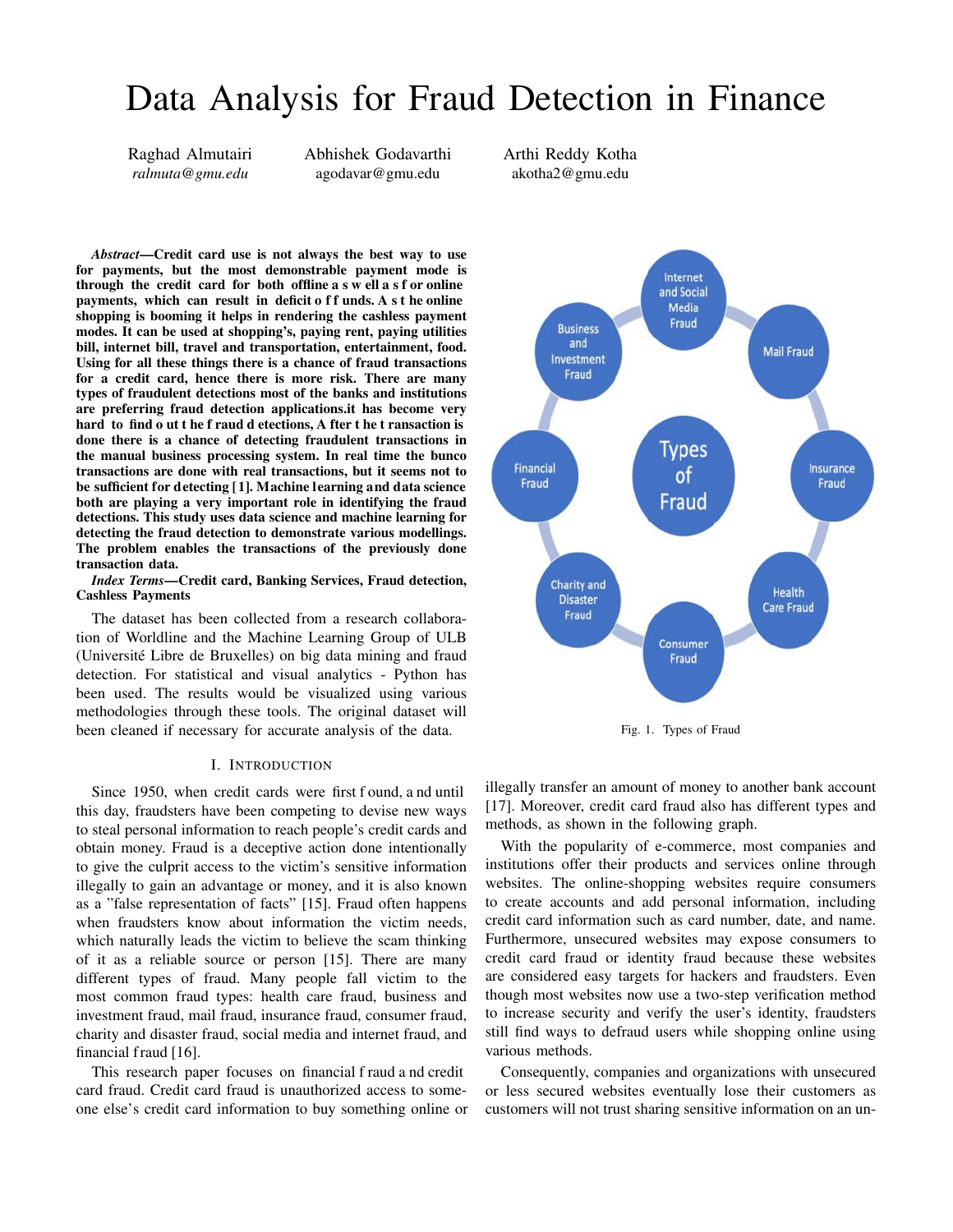

Fig. 2. Types of Credit Card Fraud

secured site. For example, Banks must maintain confidentiality and keep customers' personal information and transactions secured. Many banks have lost their customers and closed their doors after failing to protect customers' financial privacy and information. In addition, as banks and other institutions suffer consecutive losses due to fraud, other factors will be affected, such as the economic reputation.

This research paper shows the standard terms and highlights the key statistics of credit card fraud detection. The proposals made in this paper in terms of savings and time efficiency are the beneficial attributes. The techniques used in this paper reduce credit card fraud, but there is also a chance that it misguides the people to be misclassified as fraudulent. Sometimes there was some ethics in the banking and the complexity and efficiency of obtaining the money. It deals with cases that involve criminal cases, which could be challenging to identify sometimes.

Credit card fraud detection identifies any attempt to purchase or transfer from a credit card made by a fraudulent and stops the transaction instead of processing it [19].

There are two techniques most often used to detect credit card fraud. The first one is fraud analysis which is analyzing the fraudulent transactions of credit cards, and the second one is anomaly detection which is used to detect the anomalies based upon the previous data of transactions [5].

To detect credit card fraud using machine learning is to use and analyze data to investigate the habits and methods of fraudsters and build a model that helps detect and reduce fraudulent transactions [5]. To create a model to detect fraud, the data science team will need to collect the credit card users' data, such as the habit patterns, area, product types, amount, and spending, and then use the data and information to discover the fraudsters' behavioral patterns [5].

The different techniques used by various companies for detecting fraud transactions are Artificial Neural Networks, Hidden Markov Model, Naïve Bayes, the KNN classifier, and Genetic Algorithm [5]. Online user analysis based on natural language processing models can improve credit fraud detection significantly [2]–[9] [10], [11] [?], [12]–[23] [24]–[37].

# II. PROBLEM STATEMENT/OBJECTIVES

The increase in credit card fraud leads card users to lose money and companies to lose consumers. Credit card fraud directly affects consumer spending, which can also damage the economy. Every time consumer spending drops off, the prices drop, and the economic growth slows down [1].

In the United States, credit card fraud has significantly increased in the past few years as the number of reports went up from around 130K in 2017, to almost 400K report in 2020 [19].

Credit card fraud can happen in two different ways. The first way is to steal information or identity and open a new bank account with someone else's identity to get their money while avoiding all responsibility.

The second way is accessing an existing account. To succussed in credit card fraud, the fraudsters will have to access personal information such as full name, email address, ID number, credit card number, and other sensitive information, which can also lead to Identity theft.



Fig. 3. Credit Card Fraud Reports

Identity theft is another related issue as fraudsters steal people's personal information and use it to create a credit card with the stolen identity [2].

The goal of Identity thieves here is to steal money, and this can be a big issue as the number of people in debt will sharply increase, causing more people to lose jobs, lose homes, and go to prison, which will also affect the economy as a result. Covid-19's impact is one of the main reasons identity thefts has become more common in the last two years. According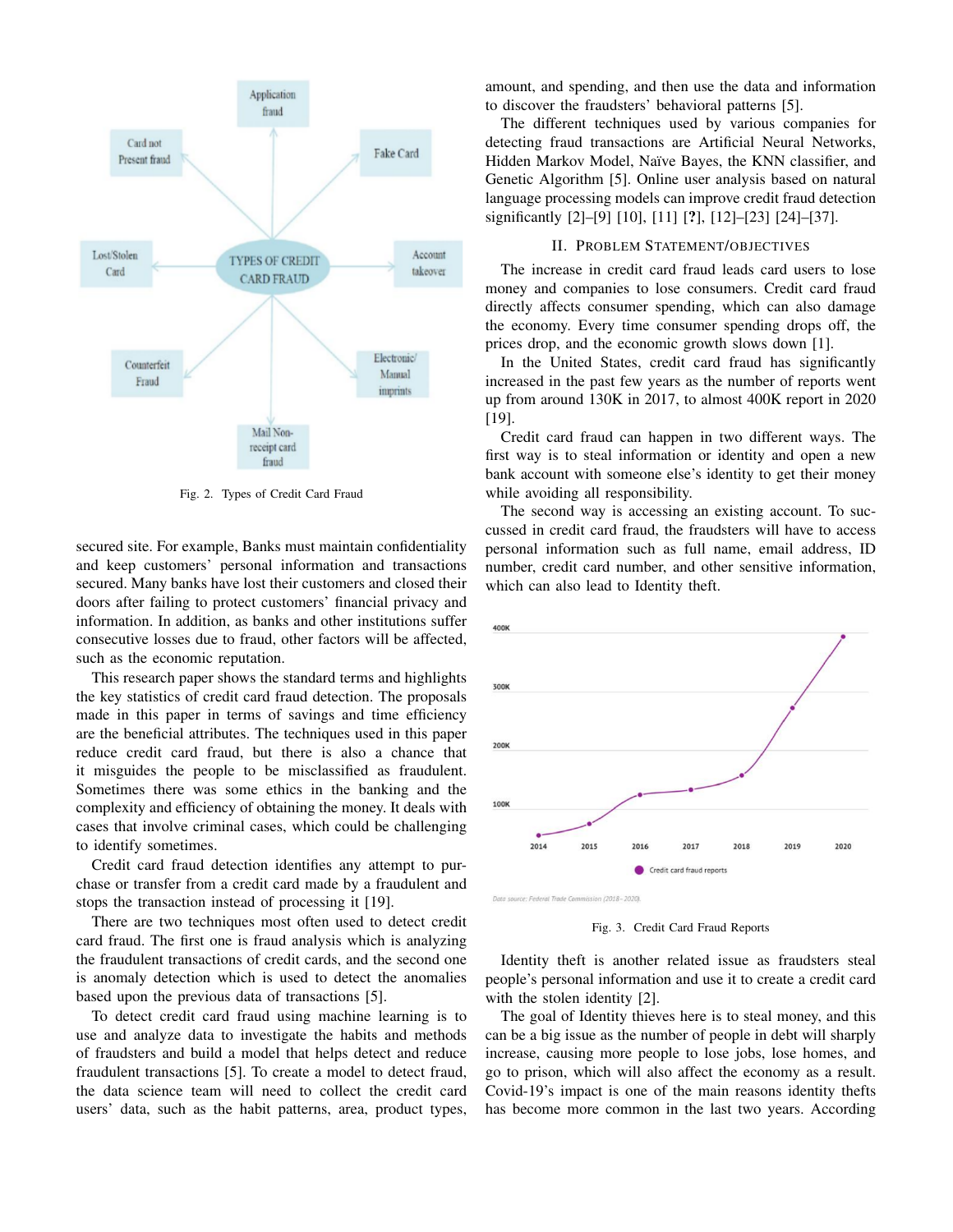to Daly (2021), about 1.4 million reports of identity theft were received in the United States in 2020, and a report from Aite Group stated that identity theft caused losses estimated at \$712.4 billion in 2020 [2]. In this research, we want to prevent this problem and reduce the losses as much as possible [9].

Another problem is credit card scams. These days scammers are creative and use many ways to scam people into stealing their credit card information. Some scammers use phone calls to pretend to be bank employees, and others may send links to their victims, leading to a fake login page with the same original page designed to steal people's login information [3]. Scammers use many ways that most people are not aware of, especially elderly and young people. Moreover, many hackers also use users' lack of awareness to steal and use their personal information.

Recognizing identity and credit card fraud transactions and identifying fraudsters' behavior is essential for every institution, including banks, to preserve the users' information and secure the institution's database and system. With the increase in the number of customers and technology development, creating a model that will help detect fraudulent transactions automatically and as accurately as possible is substantial.

Some of the important questions that need to be answered are : how to deal with imbalanced data and misclassified data and how to propose a conceptual framework from an almost anonymized real-world credit card dataset.

# III. RATIONALE AND SIGNIFICANCE OF THE STUDY

Given the rapid digital transformation that businesses are witnessing, the need to improve credit card services and products' security is even more essential and urgent. Such a need requires increasingly secure information systems in organizations [5]. Businesses need to ensure that their information technology infrastructure is upgraded with the latest that emerging and advanced technologies offer. In order to achieve this, a holistic understanding of the business is needed, and ongoing efforts to recognize any gaps and areas for improvement to safeguard the company's financial health. Because a substantial amount of financial dealings such as credit card processing are performed online, the transactional credit card data can help constantly learn to detect anomalous activities.

# IV. LITERATURE SURVEY

Numerous research projects have been published about credit card fraud detection since the 90s and until now. Fraud transactions are one of the illegal activities going on in the world today. Fraud is also considered a crime nationally and internationally. As discussed above, this research will check all the possible ways to determine the fraud transaction targets and what steps to take forward. Since the 19th century, people have faced problems solving fraud probabilities and handling them. However, in the 20th century, a new algorithm was introduced, and that is the Bayesian algorithm that was used in different ways to solve the issues, also called frequentist statistics. There was also some deep learning proposal and

topologies derived from the detections. The two types of random forests that are used for fraud transaction detection are normal and abnormal transactions.

In the investigation, there were several techniques used for fraudulent transactions and are also used for comparing the credit data. When presenting the crime data of the credit card there are certain issues faced by the data mining as well as non-data mining thefts [10].

The invoice bills and the payments are also issued to the investigator to investigate the credit card detections, known as no cash mobile applications. An alarm shows when your transaction is confirmed as a fraudulent or malicious transaction [10].

The machine learning-based approach to financial fraud detection also uses the mobile application. In this research we use the methods surveyed by Kambar et al. in study [?] on the machine learning techniques for mobile malware detection. Mobile payment fraud is identified in the growing issues of credit cards. The decision tree is also used for fraudulent detection in the credit card system. It proposed the sampling process and the selection process for the feature used with the large amount of the transaction data, which has high accuracy in mobile payment. Four modules are being used: data collection, data preprocessing, feature extraction, and evaluation model. Random forest selects the best feature for the data resulting from the better model for the users [13]. The advancements of the techniques with machine learning give us complete information and new techniques to learn.

The machine learning-based approach to financial fraud detection also uses the mobile application. Mobile payment fraud is identified in the growing issues of credit cards. The decision tree is also used for fraudulent detection in the credit card system. It proposed the sampling process and the selection process for the feature used with the large amount of the transaction data, which has high accuracy in mobile payment. Four modules are being used: data collection, data preprocessing, feature extraction, and evaluation model. Random forest selects the best feature for the data resulting from the better model for the users [13]. The advancements of the techniques with machine learning give us complete information and new techniques to learn. Credit card fraud detection using machine learning is done by developing new classifications and regressions [10].

This is an exceptionally applicable issue that requests the consideration of networks, for example, AI and information science, where the answer for this issue can be mechanized. This issue is complicated according to the point of view of learning, as different factors like class unevenness portray it. The number of legitimate exchanges far dwarfs false ones. Additionally, the exchange designs frequently change their real properties throughout the natural process of everything working out. Extortion is the unlawful or criminal trickiness expected to bring about monetary or individual advantage. A purposeful demonstration is an illegal rule or strategy used to achieve an unapproved monetary advantage. Various written works relating to irregularity or extortion recognition in this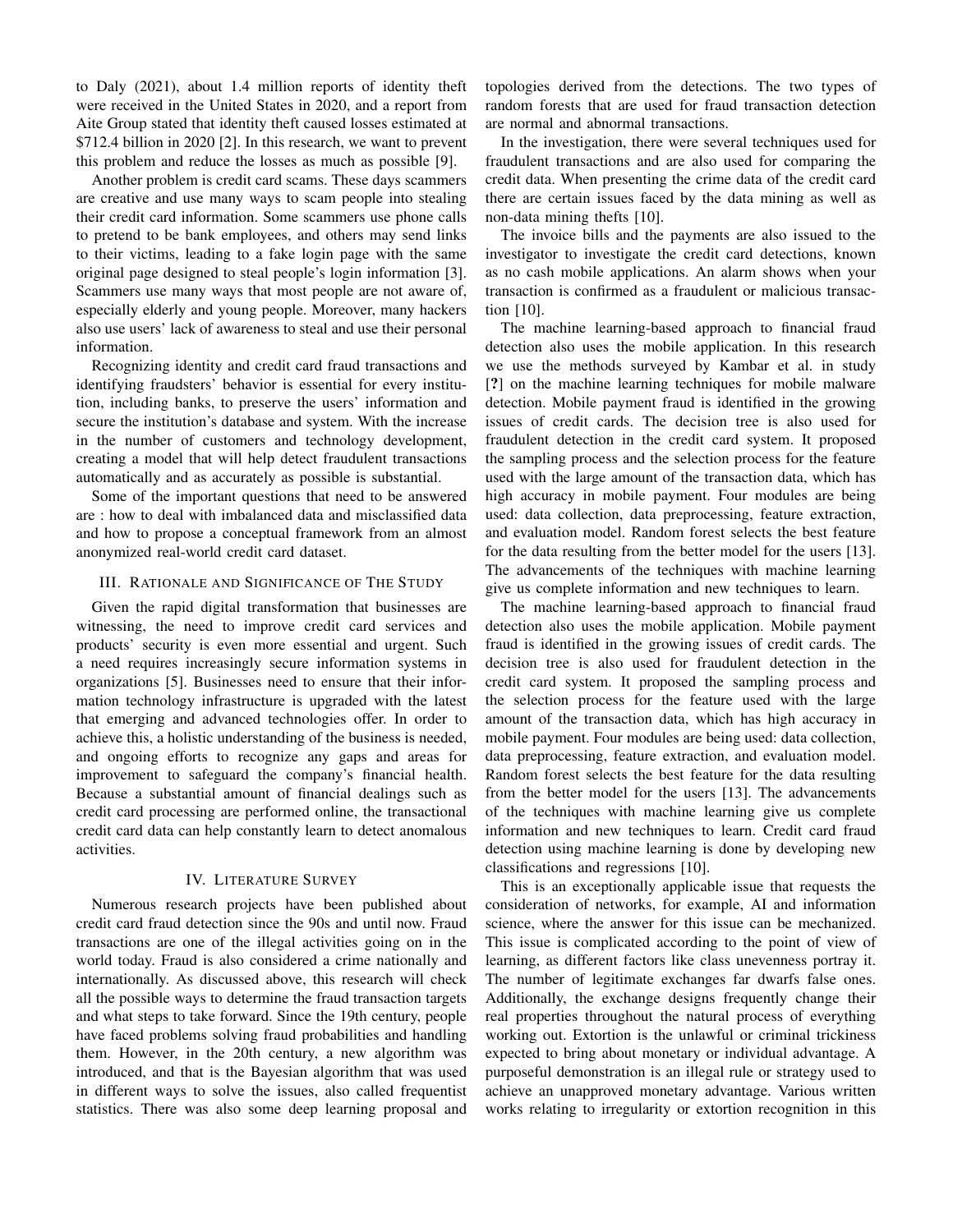space have been distributed as of now and are accessible for public use [14].

Many models have been recommended for precise fraud detection. For instance, we can consider the brain network proposed by Ghosh and Reilly, which is prepared on a large sample of named Visa exchanges. These transactions contain an assortment of misrepresentation cases, such as lost cards, stolen cards, application extortion, email misrepresentation, etc. Training on an assortment of information makes the model resistant to almost any sort of misrepresentation. Subsequently, the quality or assortment of data matters more than the amount of bulk. There were numerous different methodologies before, and there will be numerous later, and there is still a ton of scope for this field as the cheats keep on being unavoidable [14].

Some research papers covered different methods for detecting financial fraud, and others included different learning techniques. These research papers were used to develop and improve fraud detection systems and algorithms. The previous work discussed two methods for machine learning: deep learning and traditional machine learning.

Deep learning is machine learning, but the main difference is the performance. Deep learning "uses a programmable neural network that enables machines to make accurate decisions without help from humans" (Grieve, 2020, para. 5) [4].

fraud detection [5]. In the study, deep learning has been used to solve complex problems. The research paper includes studying deep learning methods for credit card fraud detection issues and comparing this method's performance with other machine learning algorithms on three different financial datasets. This research shows that deep learning methods had better performance than traditional machine learning models and that the results can be effectively used in the real world.

Another study by Zanin, Romance, Moral, and Criado in 2017 discussed how to detect credit card fraud through parenclitic network analysis. This study presented the first complex network classification algorithm to detect criminal cases in an actual card transaction dataset. This research shows how including features from the network data representation can improve the obtained result by a standard neural networkbased classification algorithm [6].

A comprehensive survey conducted by Clifton Phua and his associates have revealed that techniques employed in this domain include data mining applications, automated fraud detection, adversarial detection. In another paper, Suman, Research Scholar, GJUS&T at Hisar HCE presented techniques like Supervised and Unsupervised Learning for credit card fraud detection. Even though these methods and algorithms fetched an unexpected success in some areas, they failed to provide a permanent and consistent solution to fraud detection [25].

A similar research domain was presented by Wen Fang YU and Na Wang where they used Outlier mining, Outlier detection mining and Distance sum algorithms to accurately predict fraudulent transaction in an emulation experiment of credit card transaction data set of one certain commercial bank. Outlier mining is a field of data mining which is basically used in monetary and internet fields. It deals with detecting objects that are detached from the main system i.e. the transactions that aren't genuine. They have taken attributes of customer's behaviour and based on the value of those attributes they've calculated that distance between the observed value of that attribute and its predetermined value [25].

Unconventional techniques such as hybrid data mining/complex network classification algorithm is able to perceive illegal instances in an actual card transaction data set, based on network reconstruction algorithm that allows creating representations of the deviation of one instance from a reference group have proved efficient typically on medium sized online transaction.

Multiple Supervised and Semi-Supervised machine learning techniques are used for fraud detection [20], but we aim is to overcome three main challenges with card frauds related dataset i.e., strong class imbalance, the inclusion of labelled and unlabelled samples, and to increase the ability to process a large number of transactions.

Differet Supervised machine learning algorithms [21] lie Decision Trees, Naive Bayes Classification, Least Squares Regression, Logistic Regression and SVM are used to detect fraudulent transactions in real time datasets.Two methods under random forests [22] are used to train the behavioural features of normal and abnormal transactions. They are Randomtree-based random forest and CART-based. Even though random forest obtains good results on small set data, there are still some problems in case of imbalanced data. The future work will focus on solving the above-mentioned problem. The algorithm of the random forest itself should be improved.

Performance of Logistic Regression, K-Nearest Neighbour, and Naïve Bayes are analysed on highly skewed credit card fraud data where Research is carried out on examining metaclassifiers and meta-learning approaches in handling highly imbalanced credit card fraud data.

Through supervised learning methods can be used there may fail at certain cases of detecting the fraud cases.A model of deep Auto-encoder and restricted Boltzmann machine (RBM) [23] that can construct normal transactions to find anomalies from normal patterns. Not only that a hybrid method is developed with a combination of Adaboost and Majority Voting methods [24].

### *A. Modes of Fraud Detection usually used*

The algorithms that are used for the model detections of credit card are as follows, they are Random Forest Classifier, Decision tree, Support Vector machine.

Random Forest Classifier: It is an inconsequential classifier among all the classifiers. It is an essential module of the classification. For the better evaluation and performance depends on several factors that includes depth, maximum bins, impurity [5].

Decision Tree: There is a test node which is represented with the root not and each node. Occurrences, Target Attribute,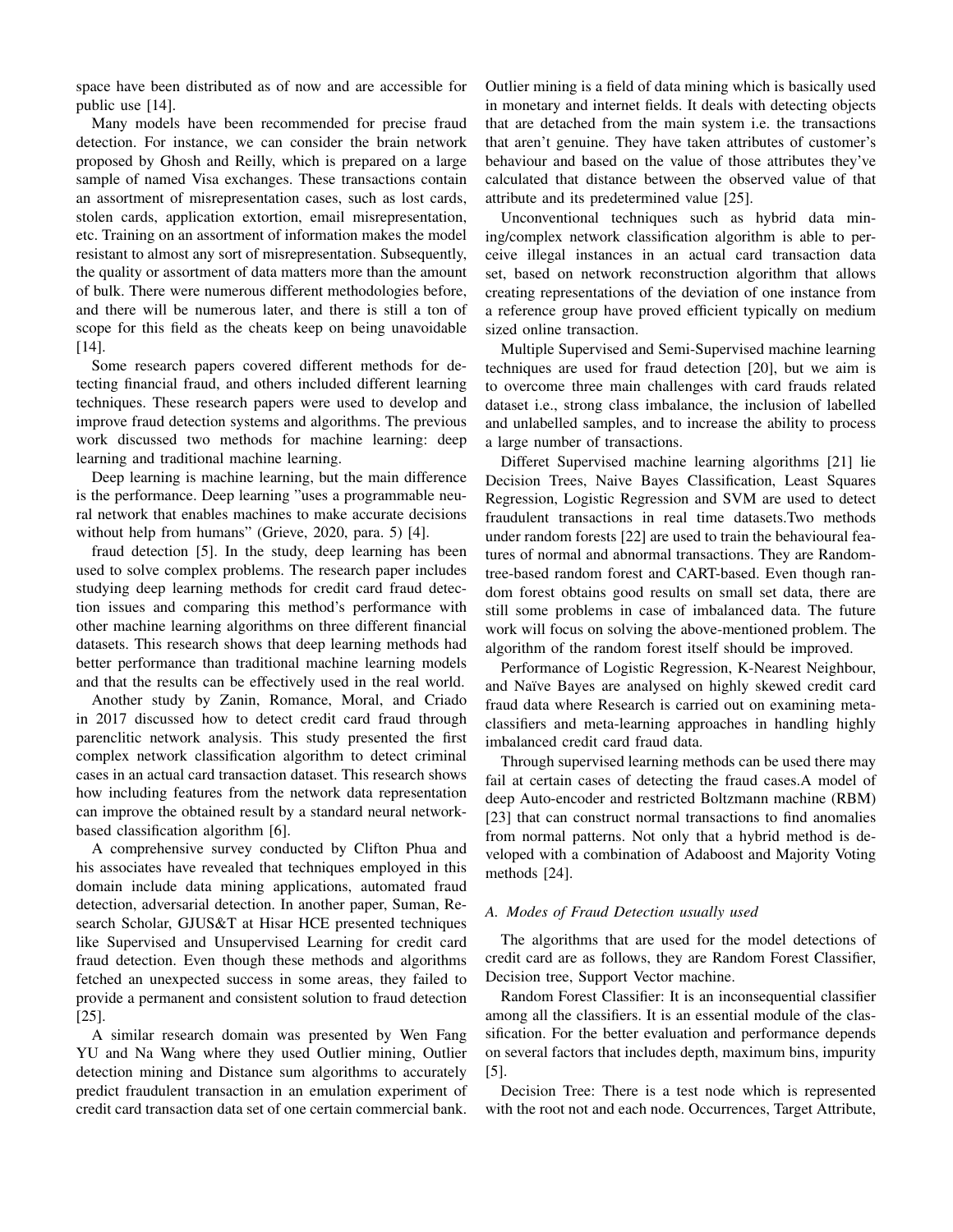Attributes List are their elements used for planning tree which is called as leaf node [5].

Support Vector Machine: Based on the other algorithms this is best used for fraud detection. In this all the information or data is combined into one category and SVM is one of the form used to separate the data which was converted or separated by the different classes [5].

# V. DATASET REVIEW

The dataset has been collected from a research collaboration of Université Libre de Bruxelles on big data mining and fraud detection. This study uses a sample of data to detect fraudulent credit card transactions and prevent any credit card charges that take place without the card owner's permission. Moreover, utilizing the data to build a model that is simple but fast enough to stop the fraud in time as well as report it to the relevant authorities.

The dataset contains transactions made using credit cards by European cardholders in September 2013 and it shows that out of 284,807 transactions that were made in two days, there were 492 frauds and only 0.17% of the transactions were fraudulent. Unfortunately, the dataset does not provide more background about the data, but we will try to search about more data in other datasets the future. The credit card detection model we will be building will include Anomaly Detection which is the process of finding rare events, items, or actions that is considered suspicious to detect fraudsters. The anomaly detection will be applied by using machine learning where both normal and anomalous samples will be included to make the model predict future actions. We want the model to be trained by using reports and feedbacks to find the probability of fraud to give an alert [8].

It contains only numerical input variables which are the result of a PCA transformation. Unfortunately, due to confidentiality issues, they cannot provide the original features and more background information about the data. Features V1, V2, ... V28 are the principal components obtained with PCA, the only features which have not been transformed with PCA are 'Time' and 'Amount'.

Feature 'Time' contains the seconds elapsed between each transaction and the first transaction in the dataset. The feature 'Amount' is the transaction Amount, this feature can be used for example dependant cost sensitive learning. Feature 'Class' is the response variable and it takes value 1 in case of fraud and 0 otherwise[8].

#### VI. PROPOSED APPROACH

The technique we are using in our research to detect fraud is the fraud analyzing technique, where we analyze fraud transactions using a model to detect fraudulent behaviors. The data obtained from the dataset will be processed and analyzed properly, cleaned, and visualized. We will use the data later to try and build several machine learning models in order to find the best solution.

As shown in Figure 5, these are the steps to follow to accomplish the model.



Fig. 4. Approach

After collecting, cleaning, and visualizing our data, the next step is to start building the model.

The process will start by building a prototype , using multiple open-source machine learning libraries to facilitate the comparison process. First, after installing the libraries, all the necessary files will be imported, the dataset will be loaded, and the classifications will be set up[12].

Next, the comparison process begins as we start creating the best possible model, saving, loading, finalizing, and deploying the model.

### *A. Data Preprocessing*

Data preprocessing involves transforming the raw data into the well-formed data sets so that the analysis can be performed in a better way.

Data preprocessing is done in steps that follows as formatting, cleaning, sampling. Formatting is used for putting the data in a way that it will be suitable for the work. The data and the formatting changes according to the needs of the people.

The most recommended or most used format is the CSV format. Data cleaning is the main and important procedure in the field of data science. It does a major part of the work. That is 80% of the work is done. Sampling is the technique for analyzing all the subsets with the whole large datasets, which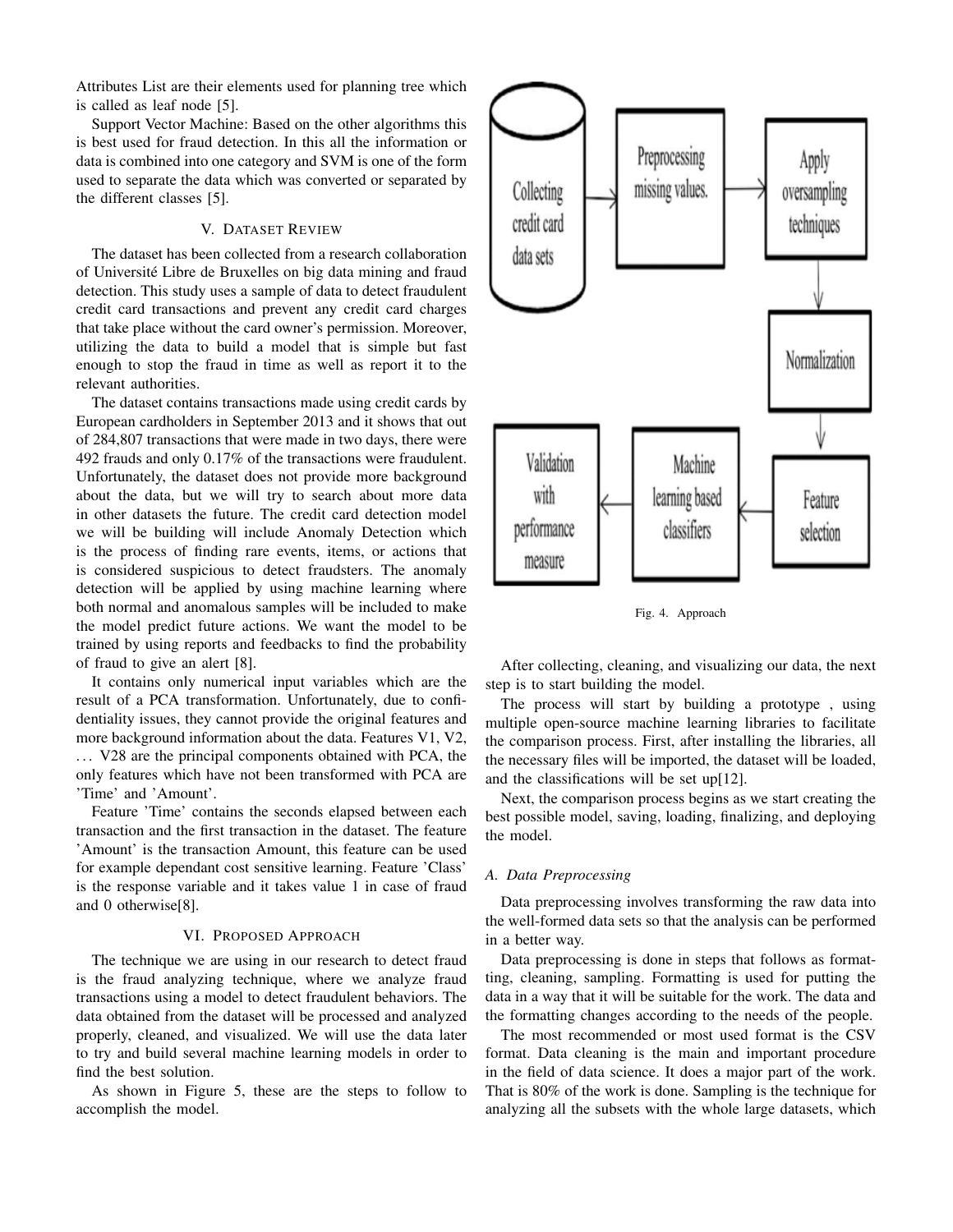gives us a better result for understanding and the pattern of the data in the integrated way.

Data is represented differently and are kept together with the help of data integration. When the data is large, or the dataset is huge then the databases can become very slow to work. To replace the data with the raw values within given intervals reduces the number of values by diving that in the given rage.



Fig. 5. Correlation Matrix

There is no notable correlation between features V1- V28.There are certain correlations between some of these features and Time (inverse correlation with V3). Features and Amount (direct correlation with V7 and V20, inverse correlation with V1 and V5).

Results on the data preprocessing showed that there were 798 missing values distributed in the 'V22' and 'V23' columns and 1076 duplicated values. These two rows were removed as the dropped data did not significantly impact the result.

The outliers were inlcuded as thet might affect the accuracy of the model as the model may mislabel for the extreme cases in further analysis.

After the data preprocessing 2,82,783 observations remained with 282,356 data for the negative class and 427 data for the positive class.

The result indicates that the dataset is highly imbalanced.

#### VII. RESULTS

Based on the above two distributions 'V3,' 'V8,' 'V13,' 'V15,' 'V19,' 'V21' and 'V24' have a similar distribution curve.

Based on the above correlation we can say that Features only having a weak correlation to Class. As part of dimension reduction, principal component analysis has been used. We chose 27 components for 95% variance.

## *A. Classfication Models*

Three classfication models have been used to evaluate the estimators for the model. Hyperparameter tuning was used to maximize the accuracy of the model.

*1) K-Nearest Neighbor model:* Using this model the best score was 0.915 during the training process. The testing process gave the model accuracy of 96.7%.

The number of true positives and true negatives were 47 and 98 respectively. The number of false positives and false negatives were 2 and 3 respectively.



Fig. 6. Precision recall curve KNN model

*2) Random Forest Model:* Hyperparameter tuning with 5 fold cross-validation was used to maximize the accuracy of the model and to to choose the best estimators.

Using this model the best score was 0.94 during the training process. The testing process gave the model accuracy of 94%.

The number of true positives and true negatives were 48 and 90 respectively. The number of false positives and false negatives were 10 and 2 respectively.

*3) XGBoost Model:* Using this model the best score was 0.939 during the training process. The testing process gave the model accuracy of 92%.

Hyperparameter tuning with 5-fold cross-validation was used to maximize the accuracy of the model and to to choose the best estimators.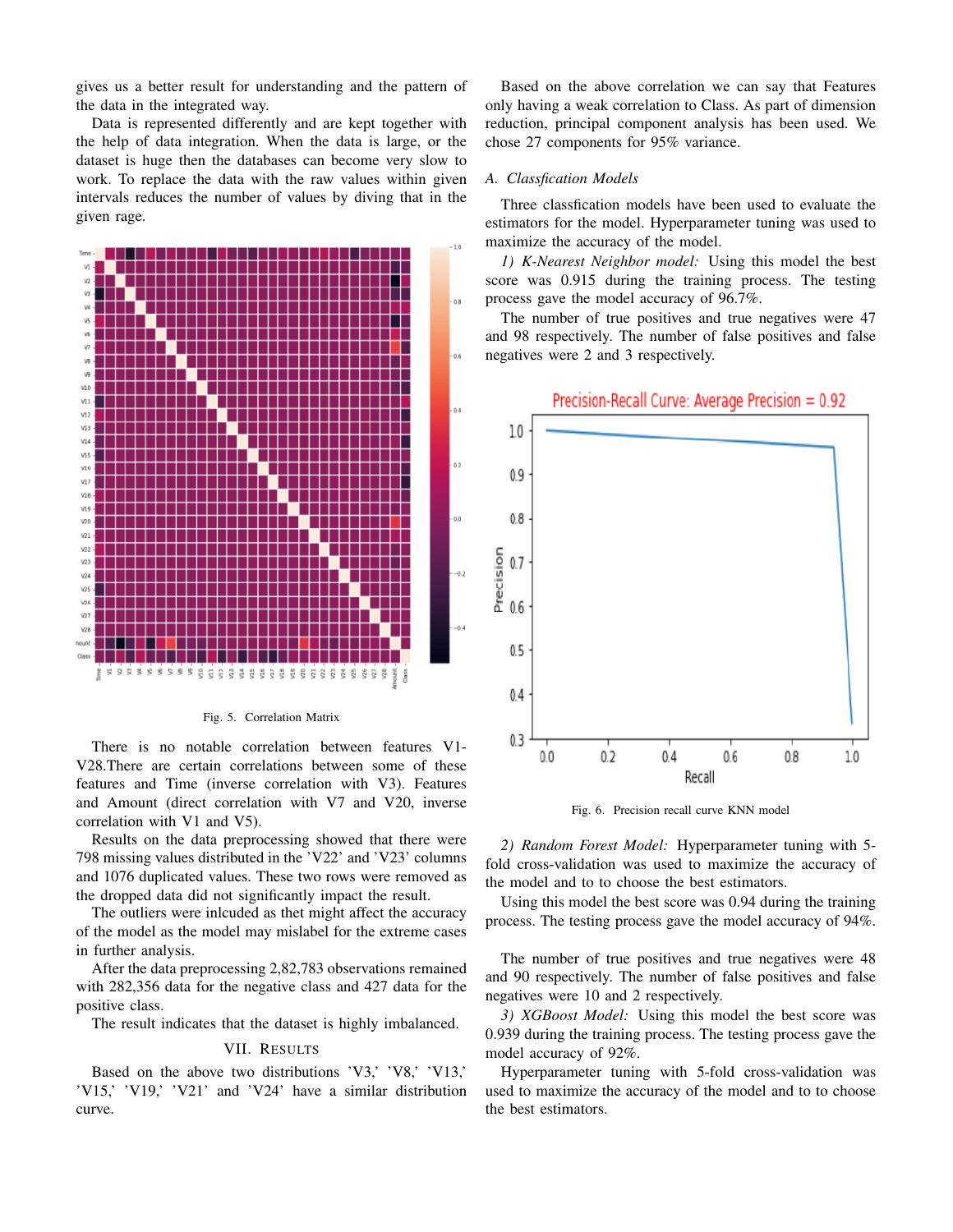

Fig. 7. Accuracy using Random Forest

The number of true positives and true negatives were 49 and 89 respectively. The number of false positives and false negatives were 11 and 1 respectively.

#### VIII. CONCLUSION

Credit card fraud detection methods have gained the popularity in the past decade with the evolution of the statistical models. Fraud detection is an essential task for the merchant bank which involve the customer and their bank and therefore there is a need for improvement using the combination of one more algorithms.

In this research, we have cleaned and preprocessed the data, checked for data unbalancing and could identify the relationship between various features.

Three Machine learning algorithm models have been implemented to train and test the data.

We started with KNN, for which we obtained an accuracy of 96.7% . We followed with Random Forest, which resulted in a comparatively lower accuracy of 94%.We then followed with an XB Boost, which resulted in the lowest accuracy of 92%.

Weighting the false positives and false negatives is also important if we care more about detecting a particular group of fraudulent transactions. Based on the results XGBoost classification can be used as it had the least False negatives (type 2) [17], [21]

#### **REFERENCES**

[1] K. Amadeo. What you buy every day drives u.s. economic growth. the balance. (accessed February 23, 2022). [Online]. Available: https://www.thebalance.com/consumer-spending-definitionand-determinants-3305917

- [2] M. Heidari and J. H. Jones, "Using bert to extract topic-independent sentiment features for social media bot detection," in *2020 11th IEEE Annual Ubiquitous Computing, Electronics Mobile Communication Conference (UEMCON)*, 2020, pp. 0542–0547.
- [3] M. Heidari, J. H. Jones, and O. Uzuner, "Deep contextualized word embedding for text-based online user profiling to detect social bots on twitter," in *2020 International Conference on Data Mining Workshops (ICDMW)*, 2020, pp. 480–487.
- [4] M. Heidari and S. Rafatirad, "Semantic convolutional neural network model for safe business investment by using bert," in *2020 Seventh International Conference on Social Networks Analysis, Management and Security (SNAMS)*, 2020, pp. 1–6.
- [5] M. Heidari, J. H. J. Jones, and O. Uzuner, "An empirical study of machine learning algorithms for social media bot detection," in *2021 IEEE International IOT, Electronics and Mechatronics Conference (IEMTRONICS)*, 2021, pp. 1–5.
- [6] M. Heidari and S. Rafatirad, "Bidirectional transformer based on online text-based information to implement convolutional neural network model for secure business investment," in *2020 IEEE International Symposium on Technology and Society (ISTAS)*, 2020, pp. 322–329.
- [7] S. Zad, M. Heidari, J. H. J. Jones, and O. Uzuner, "Emotion detection of textual data: An interdisciplinary survey," in *2021 IEEE World AI IoT Congress (AIIoT)*, 2021, pp. 0255–0261.
- [8] D. E. Knuth, *Seminumerical Algorithms*. Addison-Wesley, 1973c1981.
- [9] ——, *Seminumerical Algorithms*, 2nd ed., ser. The Art of Computer Programming. Reading, Massachusetts: Addison-Wesley, 10 Jan. Reading, Massachusetts: Addison-Wesley, 10 Jan. 1973c1981, vol. 2, this is a full BOOK entry.
- [10] M. Heidari and S. Rafatirad, "Using transfer learning approach to implement convolutional neural network model to recommend airline tickets by using online reviews," in *2020 15th International Workshop on Semantic and Social Media Adaptation and Personalization (SMA*, 2020, pp. 1–6.
- [11] S. Zad, M. Heidari, J. H. Jones, and O. Uzuner, "A survey on conceptlevel sentiment analysis techniques of textual data," in *2021 IEEE World AI IoT Congress (AIIoT)*, 2021, pp. 0285–0291.
- [12] L. Daly. Identity theft and credit card fraud statistics for 2021. (accessed February 23, 2022). [Online]. Available: https://www.fool.com/theascent/research/identity-theft-credit-card-fraud-statistics/
- [13] B. Myers. Credit card fraud and scams: How to avoid both. (accessed February 23, 2022). [Online]. Available: https://www.fool.com/theascent/credit-cards/scams-fraud-how-avoid/
- [14] P. Grieve. Deep learning vs. machine learning: What's the difference? (accessed February 23, 2022). [Online]. Available: https://www.fool.com/the-ascent/credit-cards/scams-fraud-how-avoid/
- [15] T. T. Nguyen, H. Tahir, M. Abdelrazek, and A. Babar, "Deep learning methods for credit card fraud detection," *CoRR*, vol. abs/2012.03754, 2020. [Online]. Available: https://arxiv.org/abs/2012.03754
- [16] M. Zanin, M. Romance, S. Moral, and R. Criado, "Credit card fraud detection through parenclitic network analysis," *CoRR*, vol. abs/1706.01953, 2017. [Online]. Available: http://arxiv.org/abs/1706.01953
- [17] C. Oden. Design and implementation of a credit card fraud detection system. (accessed February 23, 2022)(n.d). [Online]. Available: https://www.projecttopics.org/design-and-implementation-ofa-credit-card-fraud-detection-system.html
- [18] GeeksforGeeks. Ml credit card fraud detection. (accessed February 23, 2022). [Online]. Available: https://www.geeksforgeeks.org/ml-creditcard-fraud-detection/
- [19] Saloni and M. Rout, "Analysis and comparison of credit card fraud detection using machine learning," in *Advances in Electronics, Communication and Computing*, P. K. Mallick, A. K. Bhoi, G.-S. Chae, and K. Kalita, Eds. Singapore: Springer Singapore, 2021, pp. 33–40.
- [20] M. Thirunavukkarasu, A. Nimisha, and A. Jyothsna, "Credit card fraud detection through parenclitic network analysis," *International Journal of Computer Science and Mobile Computing*, vol. 10, no. 4, pp. 71–79, 2021.
- [21] techopedia. Data preprocessing. (accessed February 23, 2022). [Online]. Available: https://www.techopedia.com/definition/14650/datapreprocessing
- [22] @amankrsharma3. Automating the machine learning pipeline for credit card fraud detection. (accessed February 23, 2022). [Online]. Available: https://www.geeksforgeeks.org/automating-themachine-learning-pipeline-for-credit-card-fraud-detection/